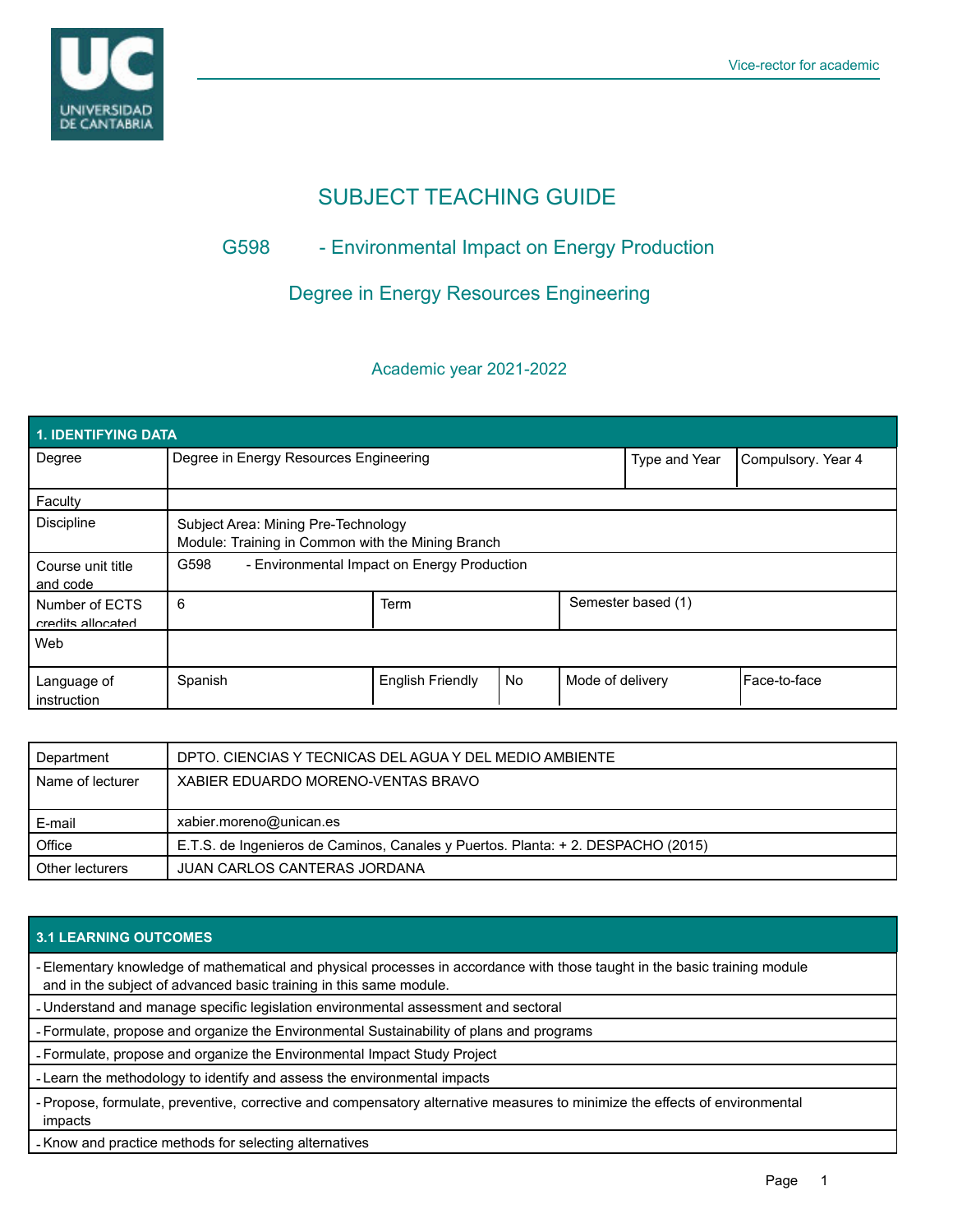

### **4. OBJECTIVES**

Understand the concepts and working methods that constitute the body of doctrine of Environmental Assessment

| <b>6. COURSE ORGANIZATION</b> |                                                                                                                                                                                                                                                                                                                                               |  |  |  |
|-------------------------------|-----------------------------------------------------------------------------------------------------------------------------------------------------------------------------------------------------------------------------------------------------------------------------------------------------------------------------------------------|--|--|--|
| <b>CONTENTS</b>               |                                                                                                                                                                                                                                                                                                                                               |  |  |  |
| $\vert$ 1                     | Environmental impact of energy. Nature and attributes of the environmental impact. The environmental evaluation of<br>plans, programs and projects. Environmental legislative. The Environmental Impact Studies.                                                                                                                              |  |  |  |
| 1.1                           | The impact on the natural environment: Impacts on the atmospheric environment. Impacts on the ground. Impacts on<br>the waters. Impacts on the biotic environment. Impacts on the landscape.<br>The impact on the human environment. Impacts on the social environment. Impacts on the economic environment.<br>Impacts on cultural heritage. |  |  |  |
| 1.2                           | The impact on the human environment: Impacts on the social environment. Impacts on the economic environment.<br>Impacts on cultural heritage.                                                                                                                                                                                                 |  |  |  |
| $\vert$ <sub>2</sub>          | Mining and environment. Legislation. Types of mining operations. Rubble heap and waste dams.                                                                                                                                                                                                                                                  |  |  |  |
| 2.1                           | Identification and assessment of alterations. Techniques for identification of impacts. Techniques for assessing<br>impacts. Sorting techniques and selection of alternatives.                                                                                                                                                                |  |  |  |
| 2.2                           | Measures of environmental improvement. Atmospheric pollution. Water contamination. Radioactive pollution. Control of<br>abandoned work. Control of erosion and sedimentation. Environmental monitoring Objectives of environmental<br>monitoring. Environmental monitoring plan.                                                              |  |  |  |
| 2.3                           | Environmental restoration and landscape integration. Uses of the lands affected by mining activities. Topographic and<br>edaphological restoration. Restoration of vegetation. Selection of species and methods of implementation. Economic<br>evaluation of restoration projects.                                                            |  |  |  |

| <b>7. ASSESSMENT METHODS AND CRITERIA</b>                                                   |                |             |            |       |  |  |  |  |
|---------------------------------------------------------------------------------------------|----------------|-------------|------------|-------|--|--|--|--|
| Description                                                                                 | Type           | Final Eval. | Reassessn  | $\%$  |  |  |  |  |
| Evaluation of the contents 1; 1.1; 1.2 $\gamma$ 2                                           | l Written exam | Yes         | Yes        | 30,00 |  |  |  |  |
| Evaluation of the contents 2.1; 2.2 $\gamma$ 2.3                                            | Written exam   | Yes         | <b>Yes</b> | 30,00 |  |  |  |  |
| Developing a case study of environmental impact<br>assessment and environmental legislation | <b>Work</b>    | <b>No</b>   | Yes        | 40,00 |  |  |  |  |
| <b>TOTAL</b>                                                                                |                |             |            |       |  |  |  |  |
| <b>Observations</b>                                                                         |                |             |            |       |  |  |  |  |

In relation to the evaluation activities that are recoverable:

A) To pass the course you must have a grade equal to or greater than 4 in the work, and equal to or greater than 5 in each of the two written exams.

B) A student may only attend the recovery of those activities that she has not passed , that is, in which she has not obtained a minimum grade of five out of ten.

C) In the recovery period, the evaluation procedure of an activity will be the same as that of the activity that originates it. D) An activity is considered recoverable when there is the possibility of exceeding it in the extraordinary recovery period established by the University. E) Extraordinary evaluation: the student will have the right to take an exam in the extraordinary session with a value of 100% of the total mark of the recoverable activities of the subject.

Observations for part-time students

Part-time students will undergo an evaluation process consisting of a written examination of the subject (60% of the final grade) plus the completion and delivery of an environmental assessment work (40 % Of final grade).